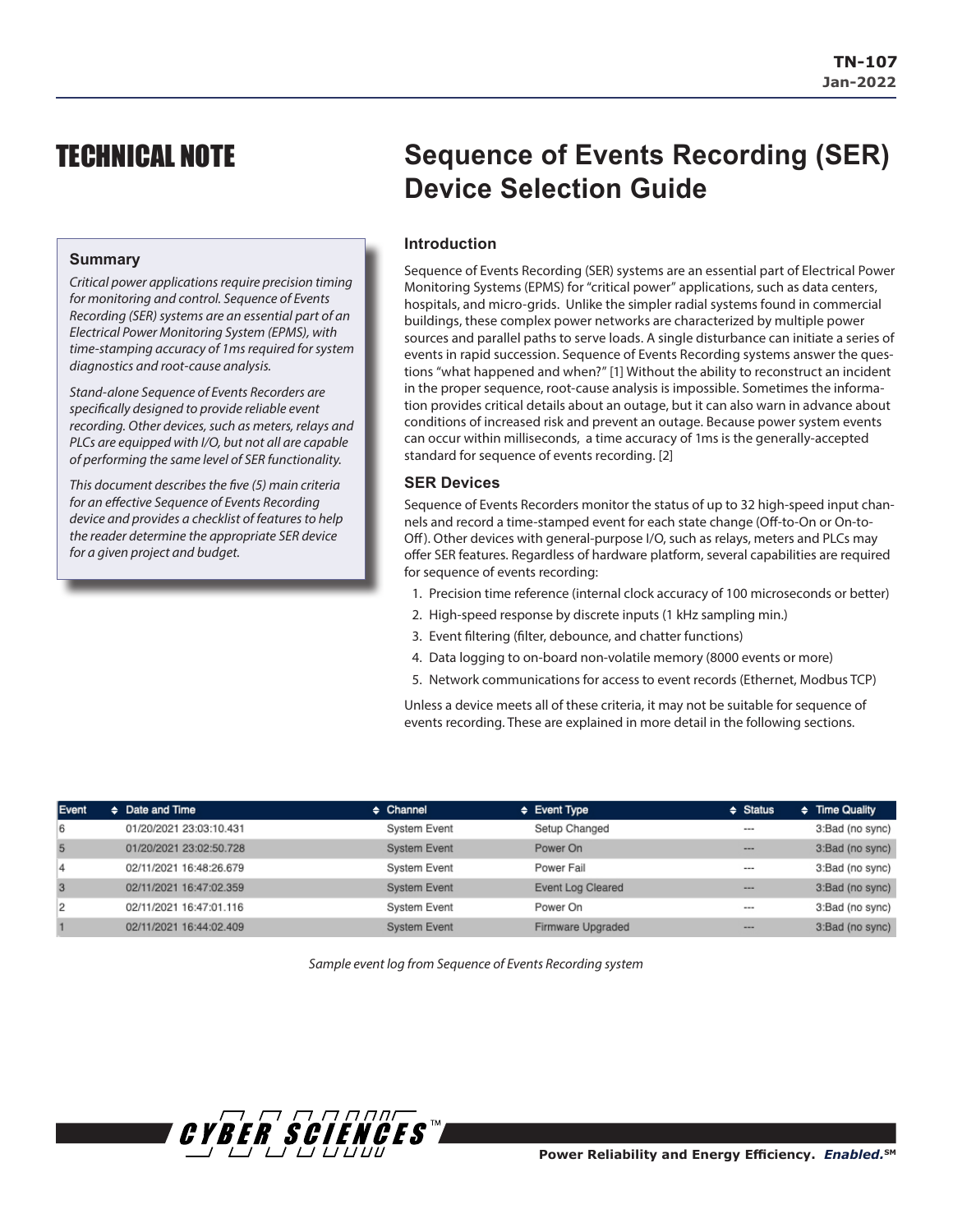| <b>1) PRECISION TIME</b>  | To achieve millisecond time-stamping, the accuracy of the SER device's internal time<br>clock needs to be an order of magnitude better (<100 microseconds). Therefore,<br>the first requirement for an SER device is that its onboard clock have provisions for<br>synchronizing to a known accurate time source, such as a GPS time signal. [3] The<br>most common precision time protocols used by power system devices are IRIG-B<br>and DCF77. These are described in detail in Technical Notes TN-102 and TN-103 from<br>Cyber Sciences. (See the "For More Information" section at the end of this document.) |  |  |
|---------------------------|---------------------------------------------------------------------------------------------------------------------------------------------------------------------------------------------------------------------------------------------------------------------------------------------------------------------------------------------------------------------------------------------------------------------------------------------------------------------------------------------------------------------------------------------------------------------------------------------------------------------|--|--|
|                           | NTP (Network Time Protocol) is also supported by some devices for obtaining time/<br>date over an Ethernet network, but these are typically not sufficient to ensure 1ms<br>accuracy of event time stamps. IEEE-1588 or PTP Protocol, can achieve much higher<br>accuracy over an Ethernet network, but is not yet widely supported by power system<br>devices.                                                                                                                                                                                                                                                     |  |  |
| 2) HIGH-SPEED INPUTS      | SER devices have "high-speed" inputs, with defined response times of 1ms or less.<br>To achieve reliable time-stamping with 1ms accuracy, the SER device must monitor<br>the status of input channels and take a "snapshot" of all inputs simultaneously at the<br>start of every millisecond interval (1 kHz sampling).                                                                                                                                                                                                                                                                                            |  |  |
|                           | Alternatively, an interrupt-driven scheme (report by exception) is sometimes used<br>by meter and relay processors. However, the response time required to service the<br>interrupt can vary, since it depends on processor loading, prioritization of tasks, etc.<br>This can result in an unacceptable degree of uncertainty, perhaps not for the first<br>event, but to accurately time-stamp subsequent events in rapid succession.                                                                                                                                                                             |  |  |
|                           | For reliable event recording, the response time of an SER device must be considered<br>deterministic, not adversely affected by other demands on the processor. The device<br>must be capable of detecting every single transition event within the 1ms window.                                                                                                                                                                                                                                                                                                                                                     |  |  |
|                           | In addition to status-change events, it is often useful to have time-stamped voltage<br>and current waveform data associated with the events. To accomplish this, a "Trigger<br>output" contact is provided which can be configured to close when a given input<br>channel changes state. This in turn triggers a waveform capture (WFC) feature of an<br>advanced power meter.                                                                                                                                                                                                                                     |  |  |
| <b>3) EVENT FILTERING</b> | In a practical SER application, filtering is required to ensure meaningful and reliable<br>event recording. Without proper filtering, momentary spikes due to noise would be<br>recorded as events, and single (real) events could be recorded multiple times. An SER<br>device must include three different user-configurable filter functions which define<br>the method it uses to process events. The names may vary by manufacturer, but the<br>following three functions must be implemented:                                                                                                                 |  |  |
|                           | Filter-The amount of time for which the state of a digital input point must remain<br>detected in a valid "on" or "off" condition before it is considered to be in that position<br>for event-recording purposes. This pre-event filter complements a post-event func-<br>tion called "debounce."                                                                                                                                                                                                                                                                                                                   |  |  |
|                           | <b>Debounce</b> —period of time post-event during which event processing for a given<br>input is suspended to avoid recording multiple events associated with the same<br>state change. As the name suggests, this function filters out normal signal excursions<br>("bounce") which accompany the closure of mechanical contacts.                                                                                                                                                                                                                                                                                  |  |  |
|                           | Chatter-number of repeated events within a given time period, when exceeded,<br>event processing is suspended on that channel.                                                                                                                                                                                                                                                                                                                                                                                                                                                                                      |  |  |
|                           | Both the filter and debounce functions are used to distinguish real status change<br>events from unintended "noise" from normal relay contact operation, while the chat-<br>ter function ensures that the event log is not filled with superfluous events caused<br>by a defective ("chattering") relay contact. The following sections illustrate each of<br>these functions in more detail.                                                                                                                                                                                                                       |  |  |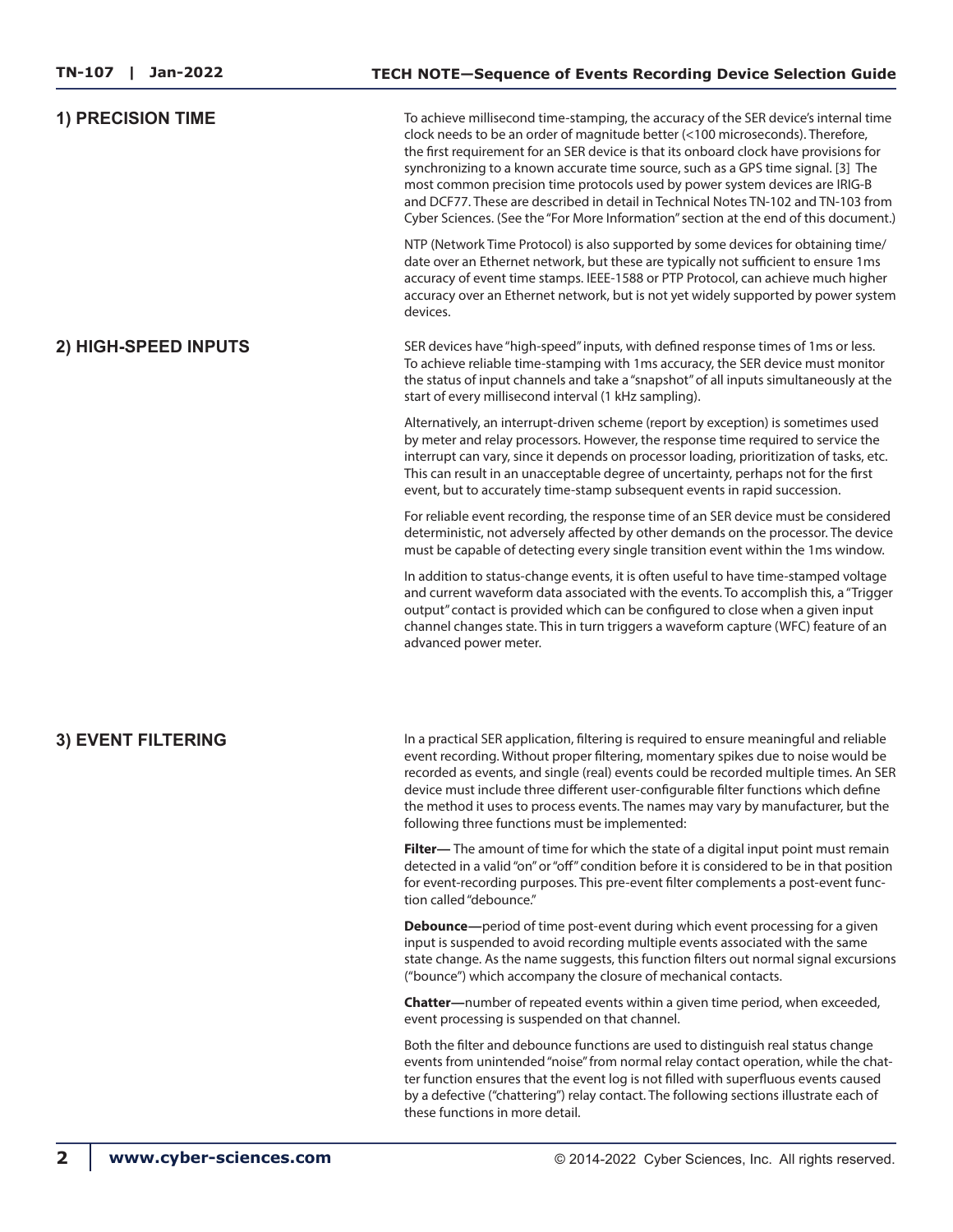**Filtering Momentary Spikes** Without proper filtering, momentary spikes caused by noise or interference would be recorded as events. Consider the example shown in the figure below. The graph shows the signal as seen by the input, and the numbers across the top show the status as determined by the device (0=off and 1=on).



*Filter = 0 ms (no special filtering)*

Without any filtering, the first spike is recorded as an event (Evt 1, time-stamp= 002 ms). The next dip (at 003 ms) is so short it is not detected as a new event. However, at 005ms, Evt 2 is recorded, followed immediately by successive events 3, 4 and 5 even though these are probably all due to a single contact closure.





Next, we'll apply a 10ms filter to the same signal. Because none of the early spikes detected lasts longer than the filter setting of 10ms, these are all ignored for the purposes of event recording. At 018ms, the new state (1=on) has persisted for a period of time exceeding the filter setting of 10ms; therefore, the device records this as Event 1, with time-stamp of 008ms (since that is when the filtered condition began).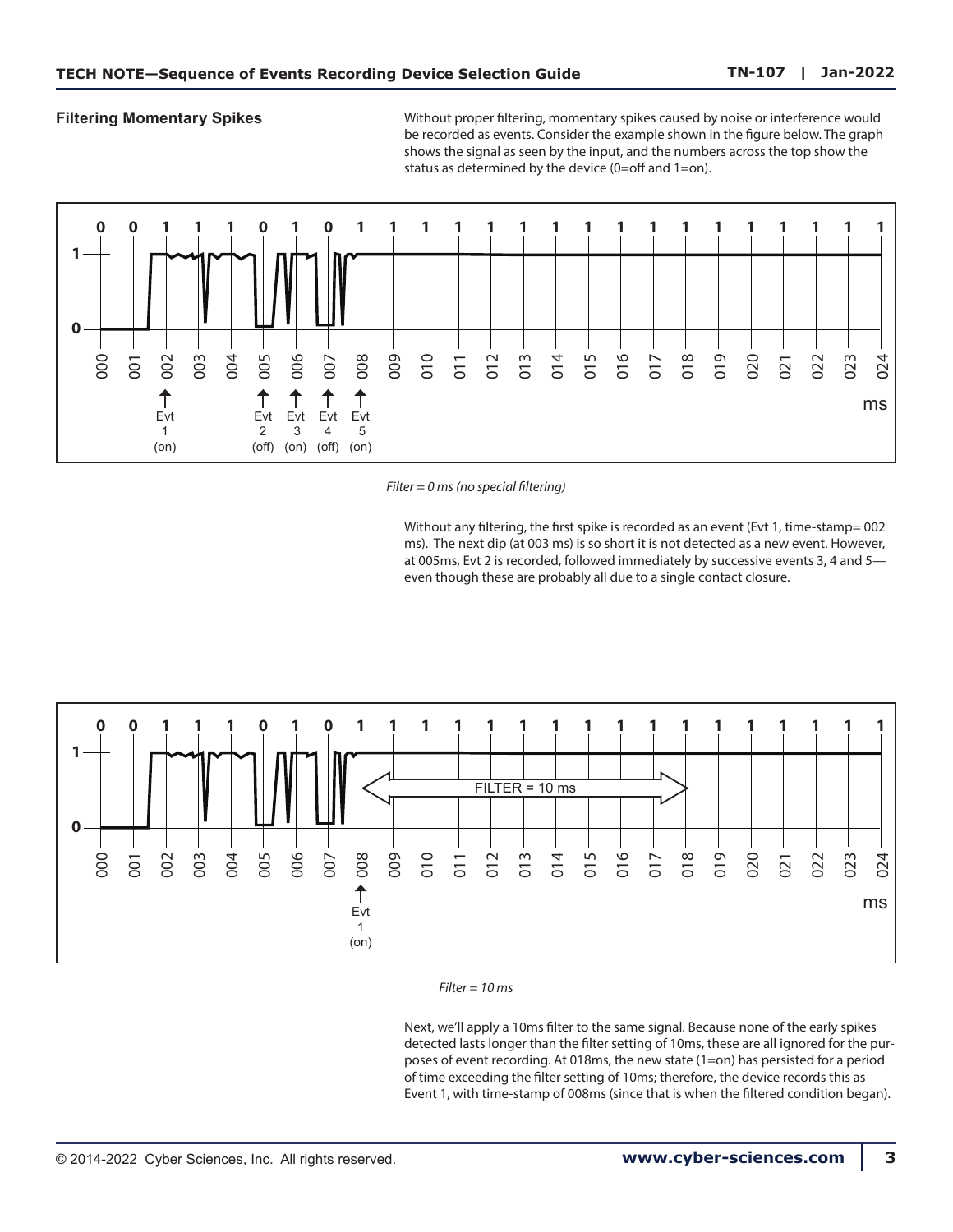### **Debounce Function**

Returning to our previous unfiltered example, the graph shows the signal applied to the input, and the status (0=off and 1=on) is indicated across the top.



*Filter = 0 ms (no special filtering)*

Instead of using a pre-event filter, let's apply a post-event filter, called "debounce." In this scenario, the event detection is very sensitive, and afterwards, event recording is suspended for the duration of the debounce setting. (See graph below.)



*Debounce function = 10 ms* 

Event 1 is recorded at the very first detected change in state (time = 002ms), and the debounce filter "desensitizes" event recording on that channel for the 10ms following the event. The other dips and spikes were likely caused by the "bouncing" of the contact, and so these are—in this case—appropriately ignored.

This avoids multiple events being recorded for the same contact closure, and has the advantage of time-stamping the event record at the earliest time at which the change is detected. However, as mentioned previously, without (pre-event) filtering, the unit is vulnerable to recording "nuisance events" due to momentary spikes.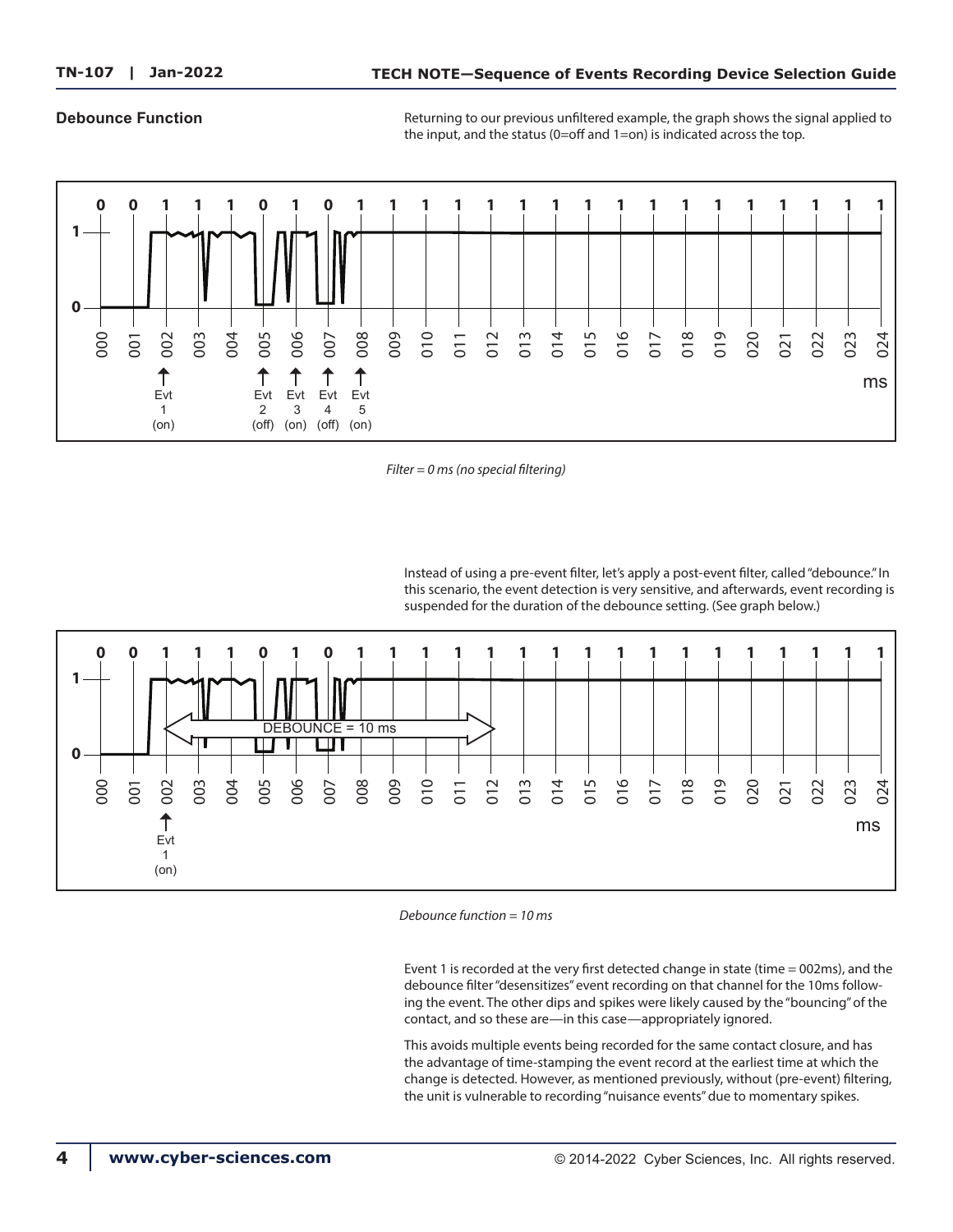**Debounce Function (cont.)**

If the filter and debounce functions are both increased (e.g., 10ms or higher), then contact bounce may be filtered out, but the time stamp for the event will be delayed until the starting point at which the input reached its steady state (remained in the new state throughout the filter time period), not necessarily the true contact closure.



*Filter = 10ms / Debounce = 10 ms* 



*Filter = 2ms / Debounce = 5 ms* 

The optimal combination of settings would be to set the filter as low as possible to screen out momentary spikes and set the debounce long enough to ride-through contact bounce. Consider the example above in which the filter is set to 2 ms and debounce is set to 5 ms. In this case, the event is detected and time-stamped at 002ms, and the contact bounce is filtered out.

The choice of filter and debounce settings depends on the expected characteristics of the monitored contacts and a trade-off between highly-accurate time-stamping and the risk of recording spurious events.

A conservative setting for both functions might be 20ms. However, depending on the application, it may be desirable to adjust one or both of these values per input channel to achieve optimal results. Most SER devices support such flexibility.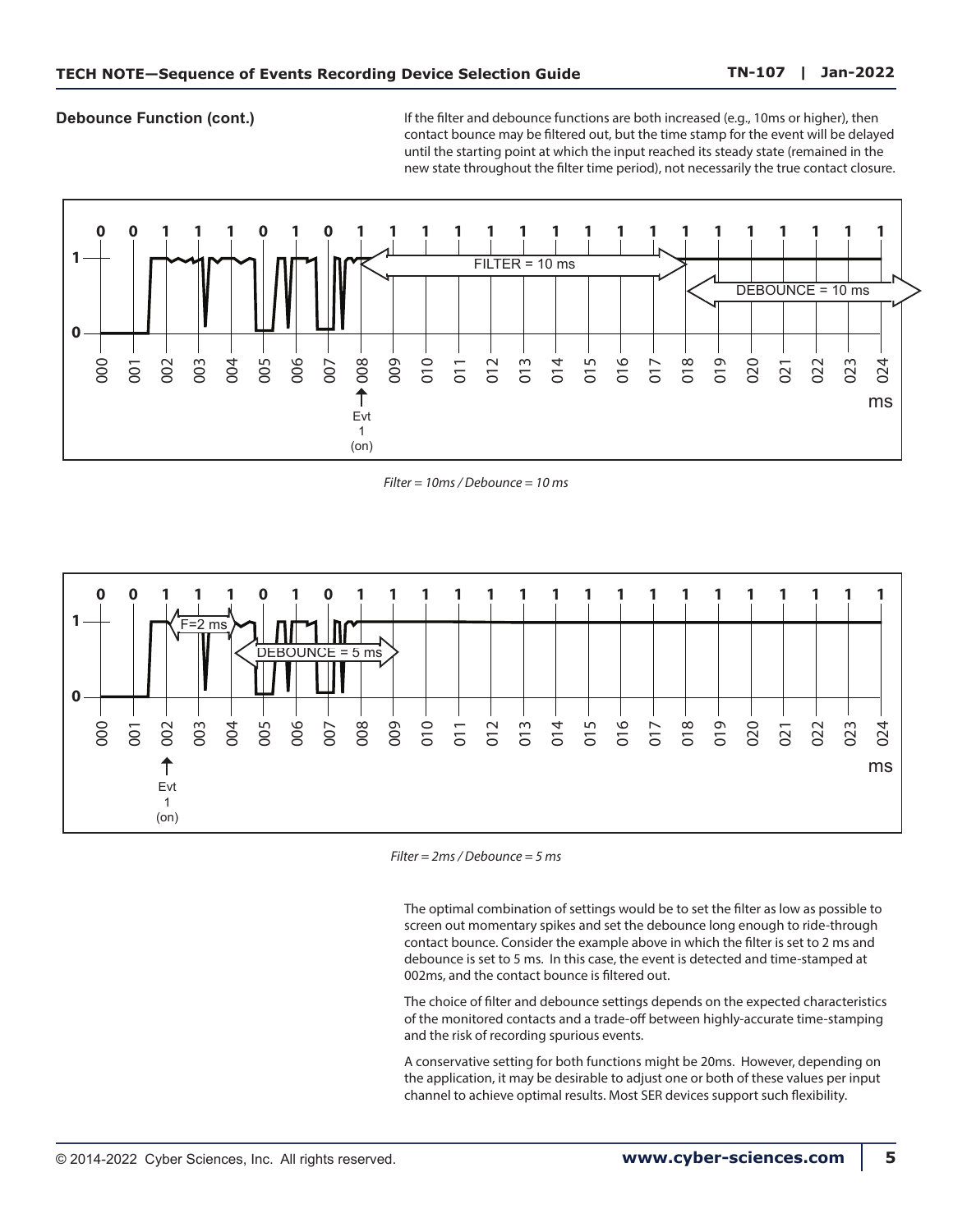**Chatter Count Function** In addition to the filter and debounce functions, a chatter count function is provided to further guard against superfluous events being recorded and filling the event log. Per the 2007 IEEE Standard for SCADA and Automation Systems [4], the definition of chatter function is as follows:

> "Chatter function—a facility that is used to disable a digital input point if the number of state changes of that point during a defined time interval is excessively high."

> Typically, SER devices support values for chatter-count setting from 0 to 255 (where 0 indicates the function is disabled). If the number of state changes exceeds this value within a given period (e.g., one minute), the SER device suspends event processing for that input, and an event is recorded in the event log to indicate this condition. Event recording is suspended for that channel until the input is considered stable (the chatter count for a subsequent one-minute interval drops to less than the user-specified value).

# **4) ON-BOARD NON-VOLATILE MEMORY**

Supervisory software may access the data from each SER every 15 minutes, every hour or even once a day. Since numerous events can occur in a very short period of time, an SER device must have its own on-board, non-volatile memory and be sized sufficiently to store hundreds or even thousands of event records—typically 8000 events or more, stored "First In, First Out"(FIFO).

In an SER event log, each event record must contain at least the following data:

- Event number (index number)
- Time/Date stamp (referenced to UTC, with ms resolution)
- Channel name (user-configurable text)
- Event type (e.g., status change, time-sync lock/fail, setup change, chatter, etc.)
- Status (Off-to-On or On-to-Off—with user-configurable descriptive text)
- Time quality (indication of time-stamp fidelity)
- Sequence number (unique serial number, even if FIFO log "rolls over")

In addition, an alternate set of data logs can be useful where status of input/output channels must be reported as a group.

For example, to generate test reports for an Emergency Power Supply System (EPSS), it is necessary to report the states of each device in the generator test process. While it might be possible to deduce the state of one member of a test group by scanning the entire event log, a simpler method is to record the states of all group members each time any member changes state. This greatly simplifies report generation and ensures reliable results.

# **5) NETWORK COMMUNICATIONS**

Thanks to distributed processing and highly-accurate time-stamping of events, SER devices do not need to be scanned rapidly by supervisory software. Instead, SER devices can be polled periodically for new events and these can be uploaded to a master database.

For best results, SER devices must integrate with other electrical power monitoring system (EPMS) devices using the same protocol, typically over an Ethernet local area network using Modbus TCP. SER devices should support a minimum set of Modbus function codes, including FC 20 for efficient file record access.

A pre-defined Modbus register list allows pre-engineered "native device drivers" to be developed for standard EPMS software. Multiple masters must be supported. Proprietary schemes (sometimes used with PLCs) in which event records are erased after being read by the master are not permitted.

An embedded web server in the SER device is used for setup and monitoring, often before the EPMS software is operational. Indeed, these web pages can facilitate commissioning of the EPMS software itself and contribute to overall system reliability.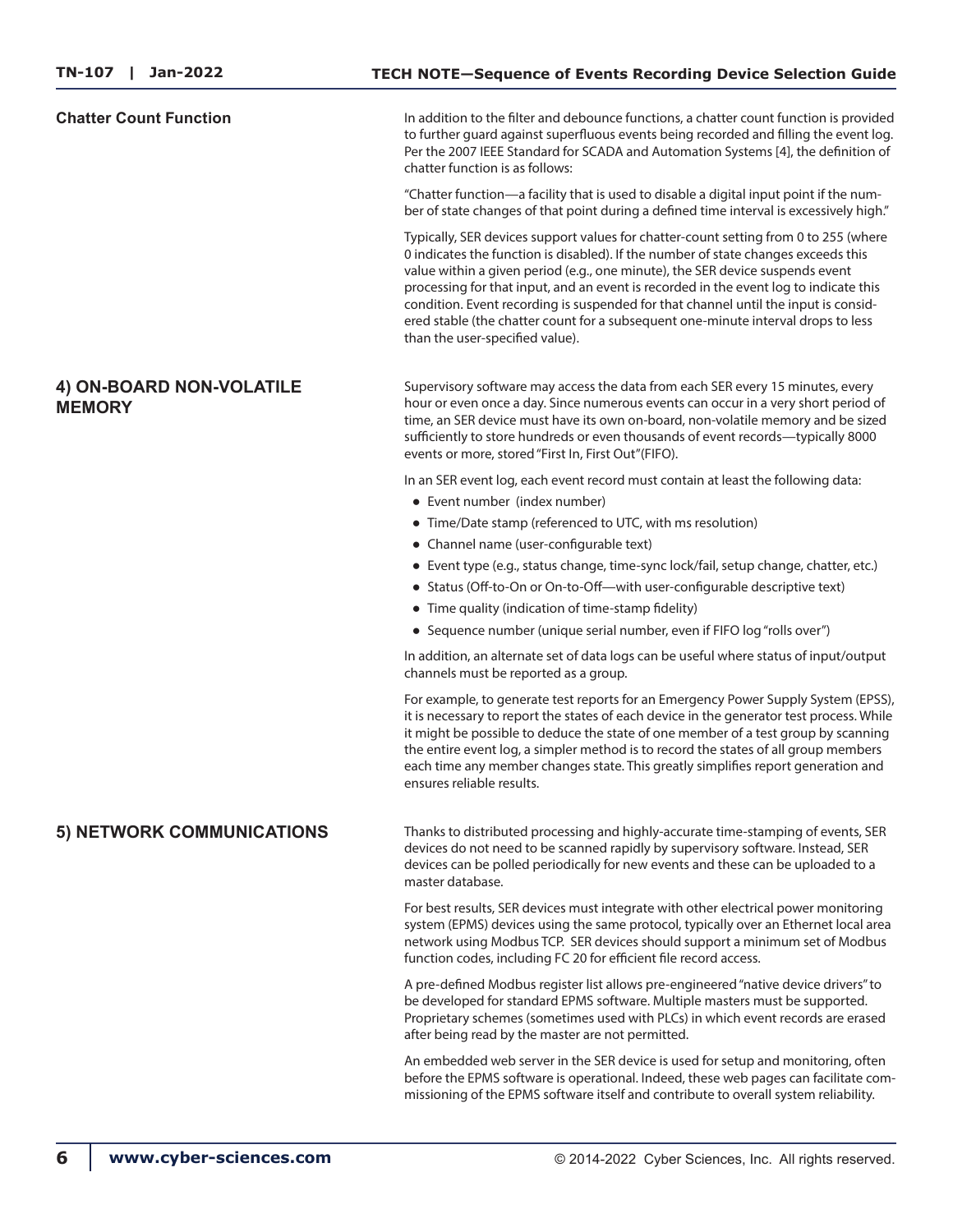### **SER DEVICES Sequence of Events Recorders**

Sequence of Events Recorders are stand-alone devices designed specifically for event recording, and so these typically meet all criteria for sequence of events recording discussed previously.

CyTime<sup>™</sup> Sequence of Events Recorders from Cyber Sciences are available with two I/O options:

- SER-32e or SER-3200-32 Inputs
- SER-2408-24 Inputs and 8 Outputs

A summary checklist of all features is shown in the table below.

# **SER DEVICE FEATURE CHECKLIST**





| <b>SER Device Function</b>                       | <b>Requirement</b>                                            | <b>CyTime SER-32e</b><br>(32 inputs) | <b>CyTime SER-3200 or 2408</b><br>(32 or 24 Inputs / 8 Outputs) |  |
|--------------------------------------------------|---------------------------------------------------------------|--------------------------------------|-----------------------------------------------------------------|--|
|                                                  | IRIG-B                                                        |                                      |                                                                 |  |
| Precision Time-Sync<br>(clock accuracy 100 µsec) | DCF77                                                         |                                      |                                                                 |  |
|                                                  | Other (SER inter-device)                                      |                                      |                                                                 |  |
|                                                  | Time-stamp accuracy of 1ms                                    | $\checkmark$                         | $\checkmark$ $\circledcirc$                                     |  |
| High-speed I/O response                          | Trigger output                                                |                                      |                                                                 |  |
|                                                  | Filter (0 to 65535 ms)                                        |                                      |                                                                 |  |
| Event filtering                                  | Debounce (0 to 65535 ms)                                      |                                      |                                                                 |  |
|                                                  | Chatter (0 to 255)                                            |                                      |                                                                 |  |
|                                                  | Non-volatile memory                                           | ✔②                                   | $\checkmark$ $\circledcirc$                                     |  |
| Data logging                                     | Time/date, Channel, Type,<br>Status, Time Quality, Serial No. | $\checkmark$                         | $\checkmark$                                                    |  |
|                                                  | EPSS reporting data logs                                      | $\checkmark$ 4                       | $\checkmark$ 4                                                  |  |
|                                                  | Ethernet (10/100BaseTx)                                       |                                      |                                                                 |  |
|                                                  | Modbus TCP                                                    |                                      |                                                                 |  |
| Network communications                           | Web server                                                    |                                      |                                                                 |  |
|                                                  | Multiple masters supported                                    |                                      |                                                                 |  |

 *A dedicated events processor ensures reliable 1ms response for I/O*

 *Event log stores up to 8192 events.*

 *Channel name, off-text and on-text are all user-configurable.*

 *Total of 16 data log groups for EPSS test reporting (in addition to main SER event log).*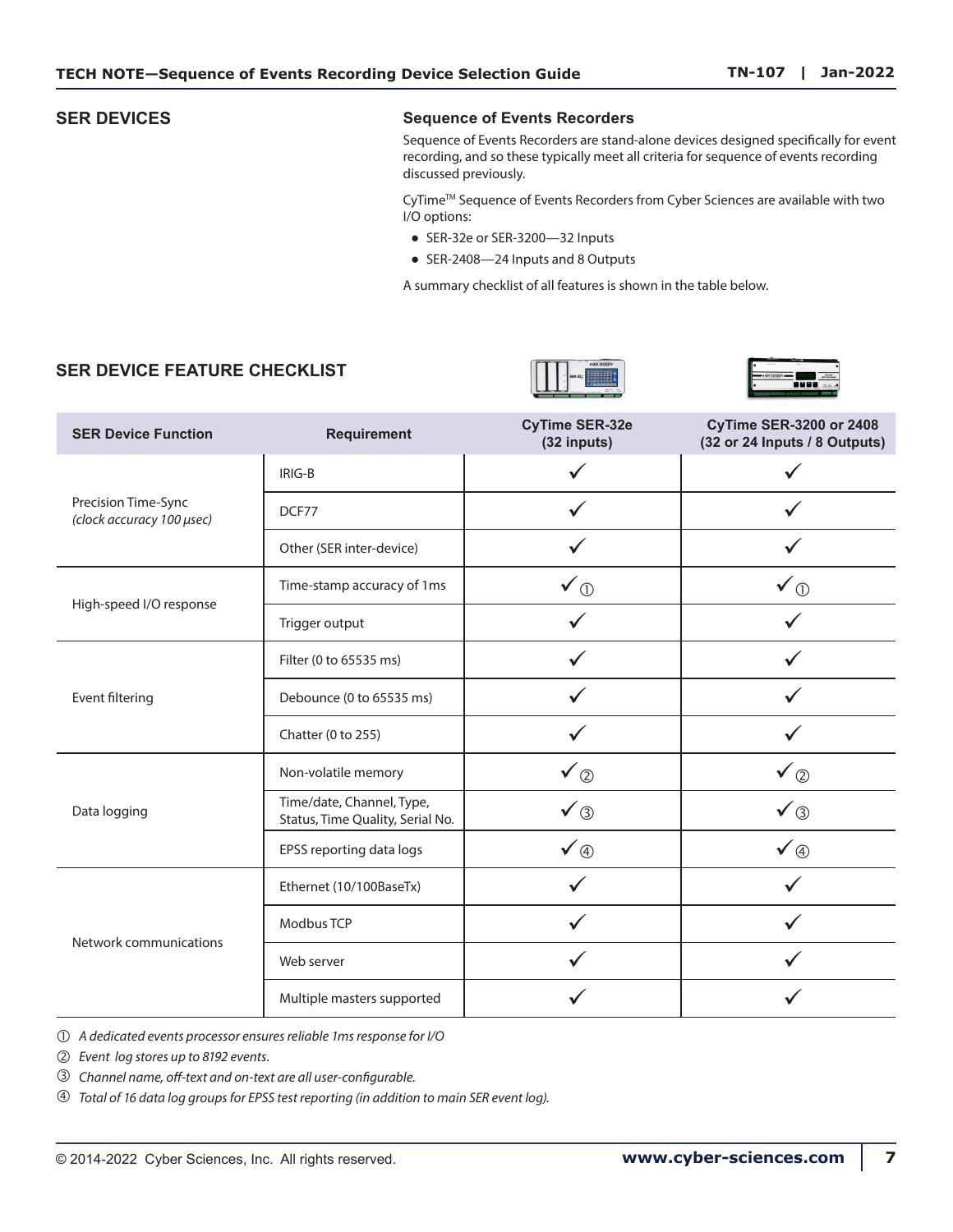### **TECH NOTE—Sequence of Events Recording Device Selection Guide**

# **SUMMARY**



Stand-alone Sequence of Events Recorders are specifically designed for high-speed recording of status changes, time-stamped to 1ms. Devices such as meters, relays and PLCs may also include SER functionality, in addition to their primary functions. All SER devices should satisfy the following selection criteria:

- 1. Precision time reference (internal clock accuracy of 100 microseconds or better)
- 2. High-speed response by discrete inputs (1 kHz sampling min.)
- 3. Event filtering (filter, debounce, and chatter functions)
- 4. Data logging to on-board, non-volatile memory (8000 events or more)
- 5. Network communications for access to event records (Ethernet, Modbus TCP)

The best way to judge a device's suitability for SER performance is to consult the manufacturer's literature or test results pertaining to the criteria above. Whether to use dedicated SER devices or built-in SER features of meters or relays will depend on project specifications, performance goals and budget constraints.

### **References**

[1] Kennedy, Robert A., P.E., "GPS Time Synchronization: How precision timing and sequence of events recording will make the Smart Grid even smarter," *Electrical Construction & Maintenance (EC&M)* magazine, August 19, 2011, pp. 18-20. <http://ecmweb.com/computers-amp-software/gps-time-synchronization>

[2] Brown, PE, Bill, and Mark Kozlowski, "Power System Event Reconstruction Technologies for Modern Data Centers," Square D Critical Power Competency Center. Aug. 2006. http:/[/www.criticalpowernow.com](http://www.criticalpowernow.com)

[3] Dickerson, Bill, P.Eng., Arbiter Systems, Inc. "Time in the Power Industry: How and Why We Use It."

[http://www.arbiter.com/solutions/event-time-and-reconstruction.php](http://www.arbiter.com/files/product-attachments/TimeInThePowerIndustry.pdf)

[4] "IEEE Standard for SCADA and Automation Systems," *IEEE Std C37.1-2007* (Revision of IEEE Std C37.1-1994).